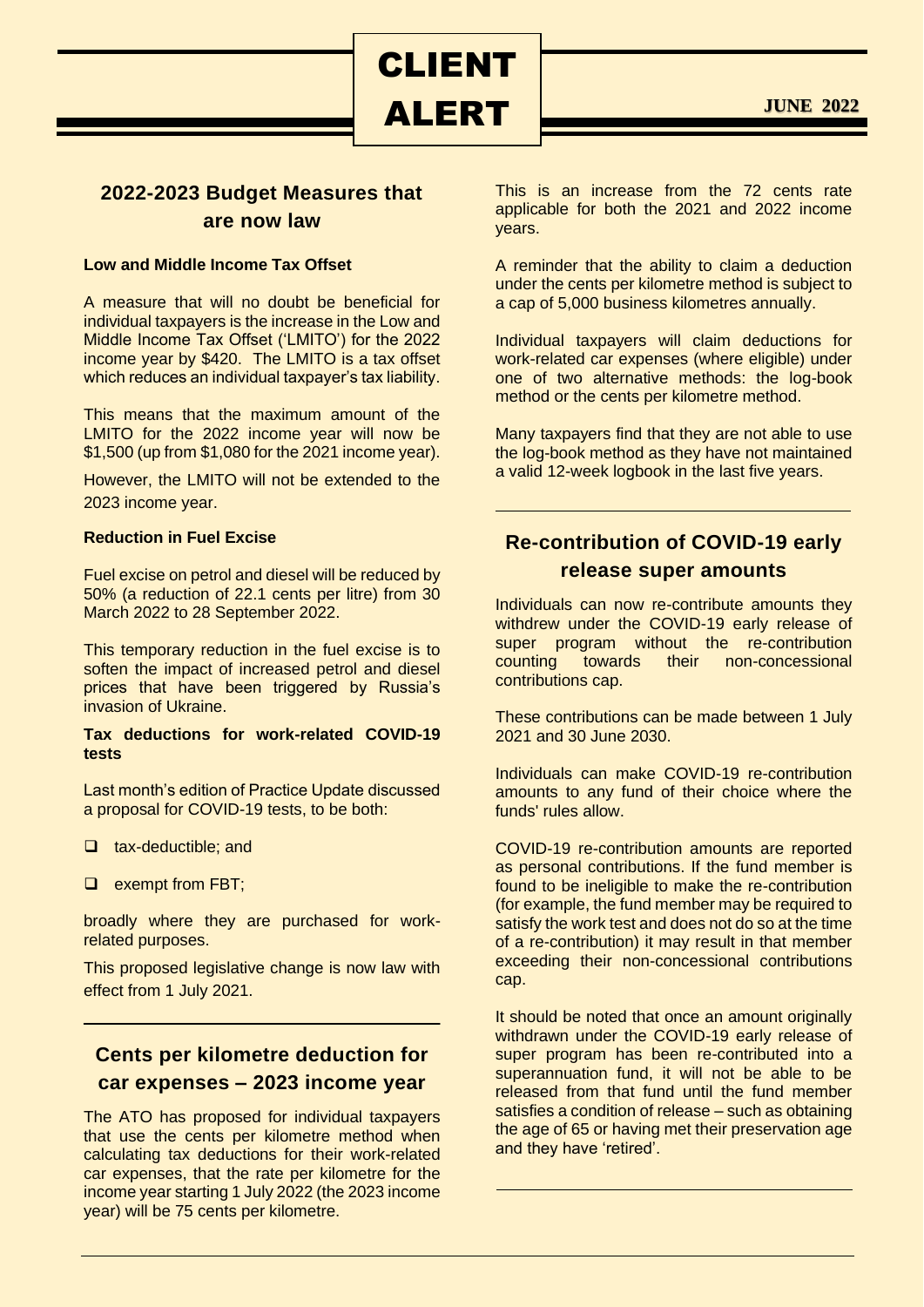### **Penalties for overdue TPAR**

The *Taxable payments annual report* ('TPAR') must be lodged by 28 August each year. Taxpayers who operate in certain industries and that make payments to contractors may need to report these payments in a TPAR.

Affected industries where taxpayers may have an obligation to lodge a TPAR are:

- ❑ Cleaning services;
- ❑ Building and construction services;
- ❑ Road freight;
- ❑ Courier services;
- ❑ Information technology services;
- ❑ Security, investigation or surveillance services.

From 23 March 2022, the ATO will apply failure to lodge penalties to those who:

- ❑ did not lodge their 2021 or prior year TPAR;
- ❑ have already been sent three non-lodgment letters about their overdue TPAR;
- ❑ do not respond to an ATO follow-up phone call about their overdue TPAR.

### **Disclosure of business tax debts**

The ATO is in the process of writing to taxpayers that may be eligible to have their tax debts disclosed to credit reporting bureaus ('CRBs').

The ATO can potentially report outstanding tax debts to a CRB where the following criteria are satisfied:

- The taxpayer has an Australian business  $\Box$ number and is not an excluded entity;
- The taxpayer has one or more tax debts and  $\Box$ at least \$100,000 is overdue by more than 90 days;
- The taxpayer is not engaging with the ATO to  $\Box$ manage their tax debt; and
- The taxpayer does not have an active  $\Box$ complaint with the Inspector-General of Taxation about the ATO's intent to report its tax debt information.

Excluded entities are a deductible gift recipient, a complying superannuation fund, a registered charity and a government entity.

The purpose of this letter from the ATO is to raise awareness of the actions that the ATO can now take under the Disclosure of Business Tax Debts measure.

This letter from the ATO provides business taxpayers with information on how to effectively engage with the ATO to manage their tax debt.

Taxpayers can avoid disclosure to a CRB by making payment in full or negotiating a payment plan.

It is crucial for taxpayers to engage with the ATO early before their debts become unmanageable.

### **ATO priorities this tax time**

The ATO has announced four key areas that it will be focusing on for Tax Time 2022:

- ❑ Record-keeping.
- ❑ Work-related expenses.
- ❑ Rental property income and deductions.
- ❑ Capital gains from crypto assets, property, and shares.

Before claiming income tax deductions for their expenses, taxpayers must ensure:

- $\Box$  they spent the money themselves and were not reimbursed;
- ❑ if an expense is for both income-producing and private use, only the portion relating to producing income is claimed; and
- ❑ they have a record to prove it.

## **Reminder of March 2022 Quarter Superannuation Guarantee ('SG')**

Employers are reminded that their SG obligations for the 1 January 2022 to 31 March 2022 quarter were due by 28 April 2022.

An advance warning is also provided to employers that the compulsory 10% SG rate is going to increase to 10.5% from the period 1 July 2022 to 30 June 2023.

So now might be a good time to ensure your payroll systems and SG calculators are updated by the start of the next income year.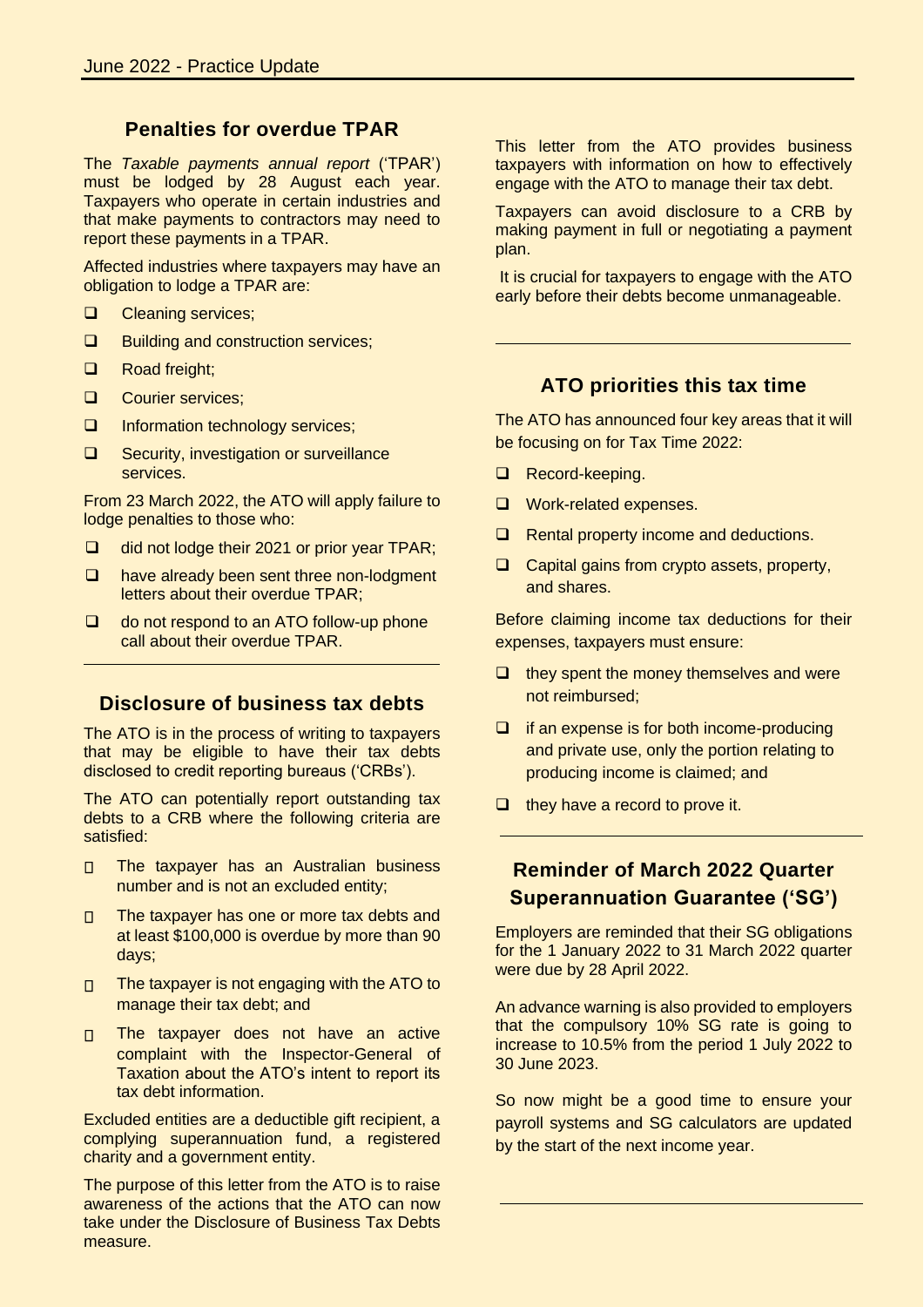# **Avoid double dipping on your deductions**

Taxpayers are reminded not to make the mistake of 'double dipping' on deductions (that is, claiming expenses twice) in their tax return this year.

Some of the 'double dipping' mistakes commonly made relate to the following deductions:

❑ Working from home expenses

A common mistake involves using the 'shortcut method' to claim working from home expenses and then claiming additional amounts for expenses such as mobile phone and internet bills, as well as the decline in value of equipment and furniture.

The working from home shortcut method is allinclusive.

There are three methods available to claim a deduction for working from home expenses depending on individual circumstances; namely, the shortcut, fixed rate and actual cost methods.

The method that gives the best outcome can be used, as long as the eligibility and record-keeping requirements for the chosen method are observed.

❑ Car expenses

A common mistake involves using the 'cents per kilometre' method to claim car expenses, and then double dipping by separately claiming expenses such as fuel, car insurance, and registration.

The cents per kilometre rate is all-inclusive and already covers decline in value, registration, insurance, maintenance, repairs, and fuel costs.

❑ Reimbursed expenses

Taxpayers cannot claim expenses that have already been reimbursed by their employer.

# **Get ready for super changes from 1 July 2022**

As the new financial year approaches, employers need to be aware of two important super changes.

From 1 July 2022, employees can be eligible for super guarantee ('SG'), regardless of how much they earn, because the \$450 per month eligibility threshold for when SG is paid has been removed. Employers only need to pay super for workers under 18, when they work more than 30 hours in a week.

Furthermore, the SG rate will increase from 10% to 10.5% on 1 July 2022. Employers will need to use the new rate to calculate super on payments made to employees on or after 1 July, even if some or all of the pay period is for work done before 1 July.

Employers should update their payroll and accounting systems to ensure they continue to pay the right amount of super for their employees.

## **ATO warns about GST fraud**

Taxpayers are being warned to be on the lookout for dodgy online ads, often on social media platforms, promising easy GST refunds.

The ATO recently issued a media release about large-scale GST fraud attempts exceeding \$850 million, that involve customers setting up an ABN without operating a business, and then submitting fictitious BAS statements to get a GST refund.

The ATO said it has already successfully stopped \$770 million in attempted fraud before payment.

Taxpayers who think they've been involved in this arrangement are urged to let the ATO know (before the ATO contacts them) by calling 1300 130 017.

Confidential reports of suspected tax evasion or crime can be made online (visit ato.gov.au/tipoff) or by calling the ATO's Tax Integrity Centre on 1800 060 062.

# **Employers need to prepare for changes under STP expansion**

Single Touch Payroll ('STP') reporting has been expanded.

This expansion, known as 'STP Phase 2', means that employers will need to start reporting extra information to the ATO each time they run their payroll.

Some digital service providers ('DSPs') needed more time to update their products and applied for deferrals, which cover their customers – therefore, when an employer can start Phase 2 reporting depends on when their payroll product is ready.